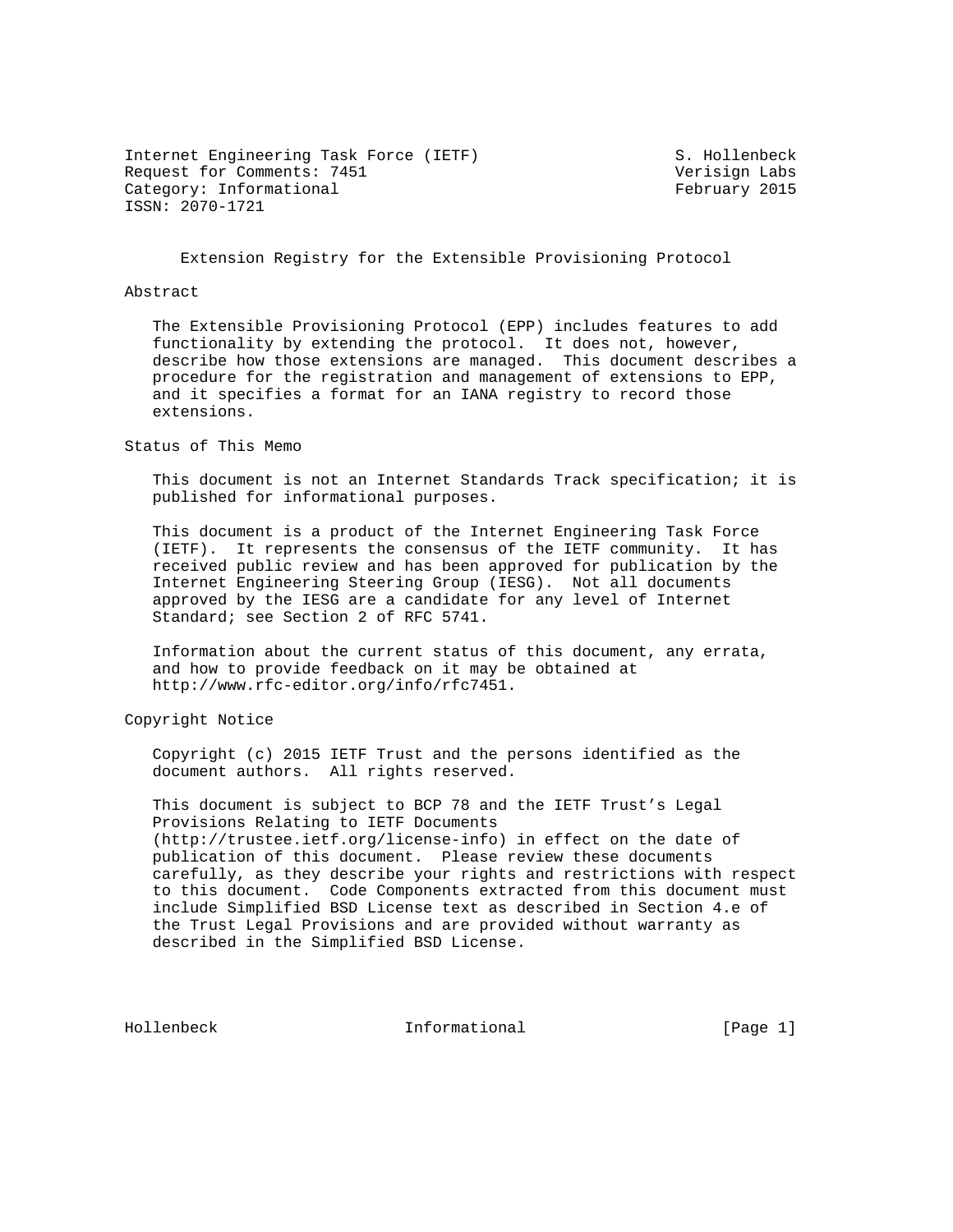Table of Contents

| Extension Specification and Registration Procedure<br>2.                                                                                                                                                                                          |  |  | 3   |
|---------------------------------------------------------------------------------------------------------------------------------------------------------------------------------------------------------------------------------------------------|--|--|-----|
| Extension Specification<br>$2.1$ .                                                                                                                                                                                                                |  |  |     |
| 2.1.1. Designated Expert Evaluation Criteria                                                                                                                                                                                                      |  |  | 3   |
| 2.2. Registration Procedure                                                                                                                                                                                                                       |  |  | 4   |
| 2.2.1. Required Information                                                                                                                                                                                                                       |  |  | 4   |
| 2.2.2. Registration Form                                                                                                                                                                                                                          |  |  | 6   |
| 2.2.3. Reqistration Processing                                                                                                                                                                                                                    |  |  | 8   |
| 2.2.4. Updating Registry Entries                                                                                                                                                                                                                  |  |  | 8   |
| $\mathcal{R}$                                                                                                                                                                                                                                     |  |  | 8   |
| $4$ .                                                                                                                                                                                                                                             |  |  | 11  |
| 5 <sub>1</sub>                                                                                                                                                                                                                                    |  |  | 11  |
| Normative References<br>5.1.                                                                                                                                                                                                                      |  |  | 11  |
| Informative References<br>5.2.                                                                                                                                                                                                                    |  |  | 12  |
| Acknowledgements                                                                                                                                                                                                                                  |  |  | 12. |
| Author's Address<br>a construction of the construction of the construction of the construction of the construction of the construction of the construction of the construction of the construction of the construction of the construction of the |  |  | 12. |

## 1. Introduction

 Domain name registries implement a variety of operational and business models. The differences in these models make it impossible to develop a "one size fits all" provisioning protocol; the Extensible Provisioning Protocol [RFC5730] was designed to focus on a minimal set of common functionality with built-in extension capabilities that allow new features to be specified on an "as needed" basis. Guidelines for extending EPP are documented in RFC 3735 [RFC3735].

 RFCs 3735 and 5730 do not describe how extension development can be managed and coordinated. This has led to a situation in which server operators can develop different extensions to address similar needs, such as the provisioning of Value Added Tax (VAT) information. Clients then need to support multiple extensions that serve similar purposes, and interoperability suffers as a result.

 An IANA registry can be used to help manage and coordinate the development of protocol extensions. This document describes an IANA registry that will be used to coordinate the development of EPP extensions.

Hollenbeck **Informational** [Page 2]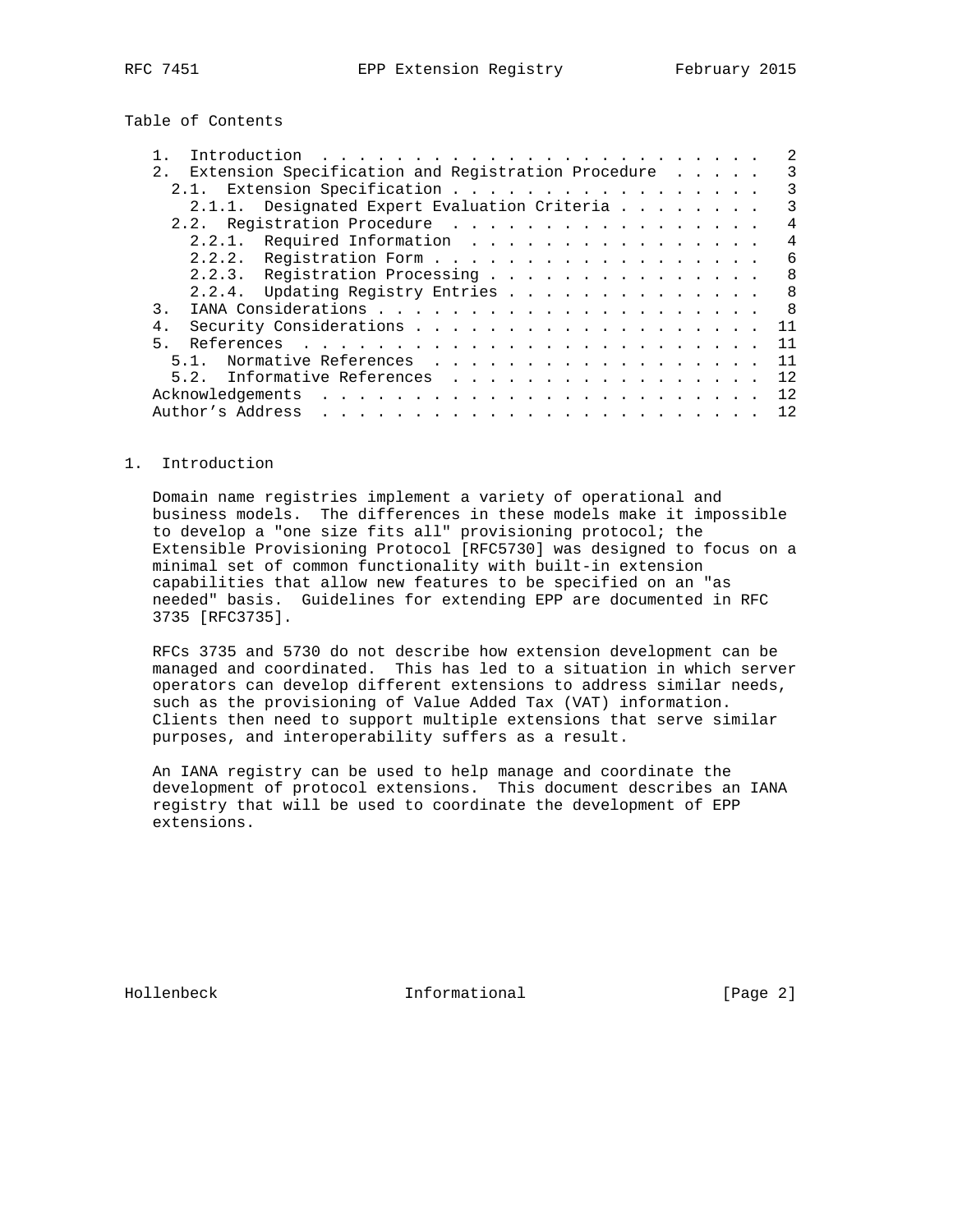2. Extension Specification and Registration Procedure

 This section describes the format of an IANA registry and the procedures used to populate and manage registry entries.

### 2.1. Extension Specification

 This registry uses the "Specification Required" policy described in RFC 5226 [RFC5226]. An English language version of the extension specification will be referenced from the registry, though non- English versions of the specification may also be provided. Note that Section 2.1 of RFC 3735 [RFC3735] provides specific guidelines for documenting EPP extensions.

 Note that the "Specification Required" policy implies review by a "designated expert". Section 3 of RFC 5226 [RFC5226] describes the role of designated experts and the function they perform.

### 2.1.1. Designated Expert Evaluation Criteria

 A high-level description of the role of the designated expert is described in Section 3.2 of RFC 5226 [RFC5226]. Specific guidelines for the appointment of designated experts and the evaluation of EPP extensions are provided here.

 The IESG should appoint a small pool of individuals (perhaps 3 - 5) to serve as designated experts, as described in Section 3.2 of RFC 5226 [RFC5226]. The pool should have a single administrative chair who is appointed by the IESG. The designated experts should use the existing eppext mailing list (eppext@ietf.org) for public discussion of registration requests. This implies that the mailing list should remain open after the work of the EPPEXT working group has concluded.

 Extensions should be evaluated for architectural soundness using the guidelines described in RFC 3735 [RFC3735], including the Security Considerations section of that document. Expert evaluation should explicitly include consideration of the privacy consequences of proposed extensions, and, at a minimum, ensure that any privacy considerations are fully documented in the relevant specification(s).

 The results of the evaluation should be shared via email with the registrant and the eppext mailing list. Issues discovered during the evaluation can be corrected by the registrant, and those corrections can be submitted to the designated experts until the designated experts explicitly decide to accept or reject the registration request. The designated experts must make an explicit decision and that decision must be shared via email with the registrant and the

Hollenbeck **Informational** [Page 3]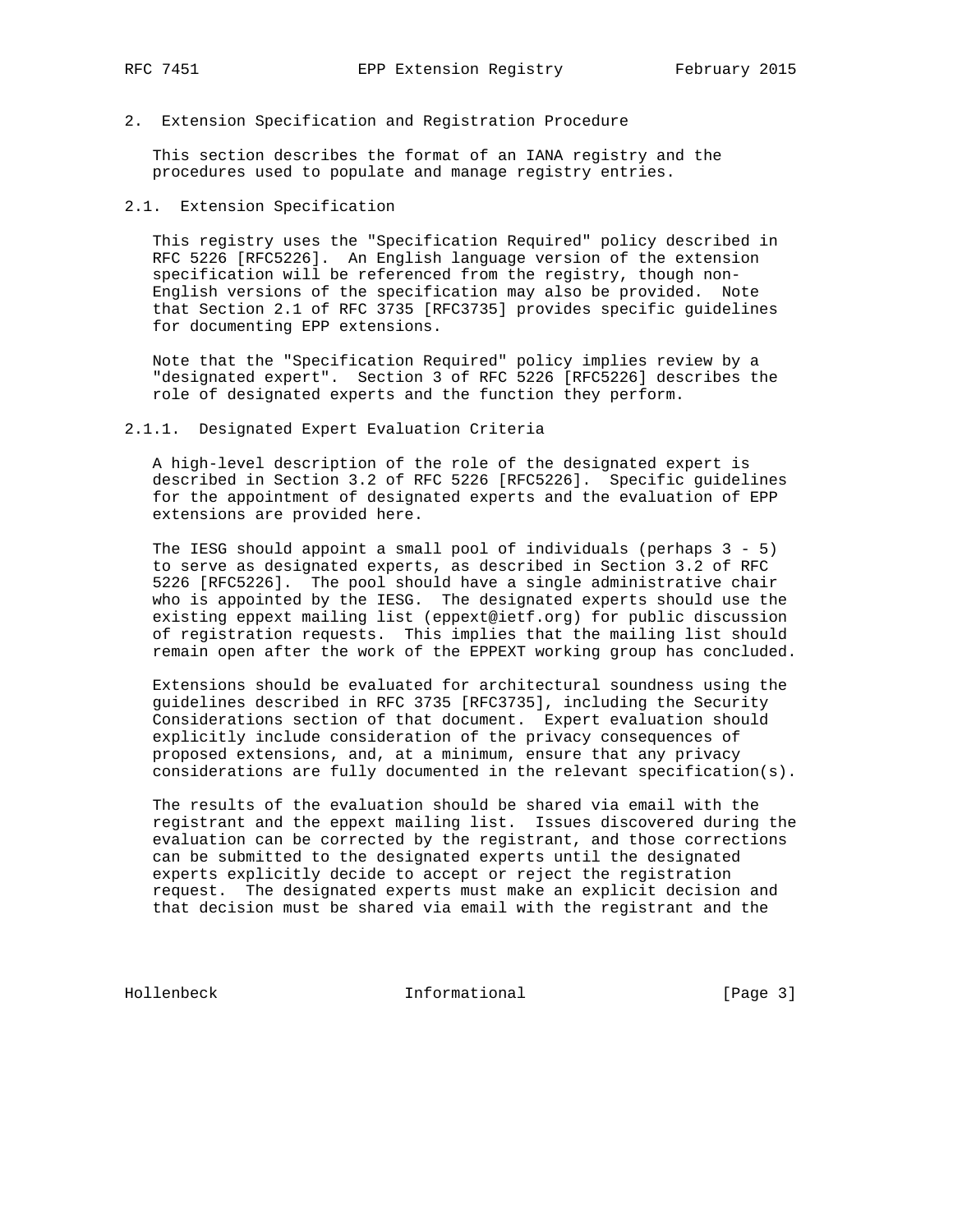eppext mailing list. If the specification for an extension is an IETF Standards Track document, no review is required by the designated expert.

 Designated experts should be permissive in their evaluation of requests to register extensions that have been implemented and deployed by at least one registry/registrar pair. This implies that it may indeed be possible to register multiple extensions that provide the same functionality. Requests to register extensions that have not been deployed should be evaluated with a goal of reducing functional duplication. A potential registrant who submits a request to register a new, un-deployed extension that includes similar functionality to an existing, registered extension should be made aware of the existing extension. The registrant should be asked to reconsider their request given the existence of a similar extension. Should they decline to do so, perceived similarity should not be a sufficient reason for rejection as long as all other requirements are met.

## 2.2. Registration Procedure

 The registry contains information describing each registered extension. Registry entries are created and managed by sending forms to IANA that describe the extension and the operation to be performed on the registry entry.

### 2.2.1. Required Information

 Name of Extension: A case-insensitive, ASCII text string that contains the name of the extension specification. Non-ASCII representations of the extension name can be included in the "Notes" described below.

 Document Status: The document status ("Informational", "Standards Track", etc.) of the specification document. For documents that are not RFCs, this will always be "Informational".

 Reference: A publicly available reference to the specification of this extension. This could be an RFC number or some other pointer to the document defining the extension.

 Registrant Name and Email Address: The name and email address of the person that is responsible for managing the registry entry. If the registration is of an IETF Standards Track document, this can simply be listed as "IESG, <iesg@ietf.org>".

Hollenbeck **Informational** [Page 4]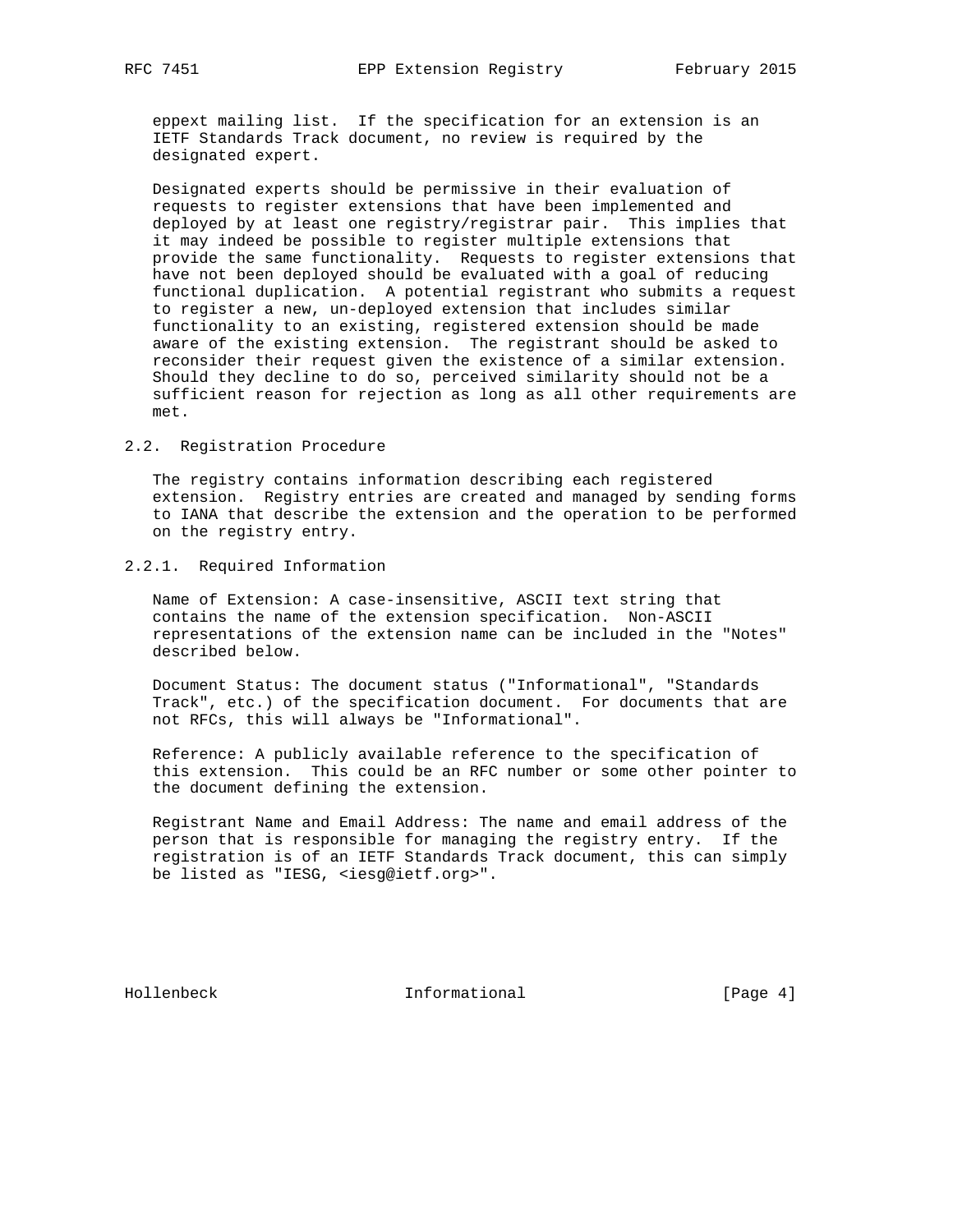TLDs: A text string containing the top-level domain name (or domain names), including the preceding ".", for which the extension has been specified (e.g., ".org"). If there are multiple TLDs, they are given as a list of domain names separated by commas, (e.g. ".com", ".net"). Internationalized Domain Name (IDN) TLDs should be specified in A-label [RFC5890] format. If the extension is not associated with a specific top-level domain, the case-insensitive text string "Any" can be used to indicate that.

 IPR Disclosure: A pointer to any Intellectual Property Rights (IPR) disclosure document(s) related to this extension, or "None" may be used if there are no such disclosures. This can be an IPR disclosure filed with the IETF in accordance with RFC 3979 [RFC3979] as updated by RFC 4879 [RFC4879] if the extension is part of an IETF Contribution, or it can be other IPR disclosure documents identifying the claimed intellectual property rights and terms of use for extensions that are not part of an IETF Contribution.

 Status: Either "Active" or "Inactive". The "Active" status is used for extensions that are currently implemented and in use. The "Inactive" status is used for extensions that are not implemented or are otherwise not being used.

 Notes: Either "None" or other text that describes optional notes to be included with the registered extension. If the Status value is "Inactive", text should be included to describe how and when this state was reached.

Hollenbeck Informational [Page 5]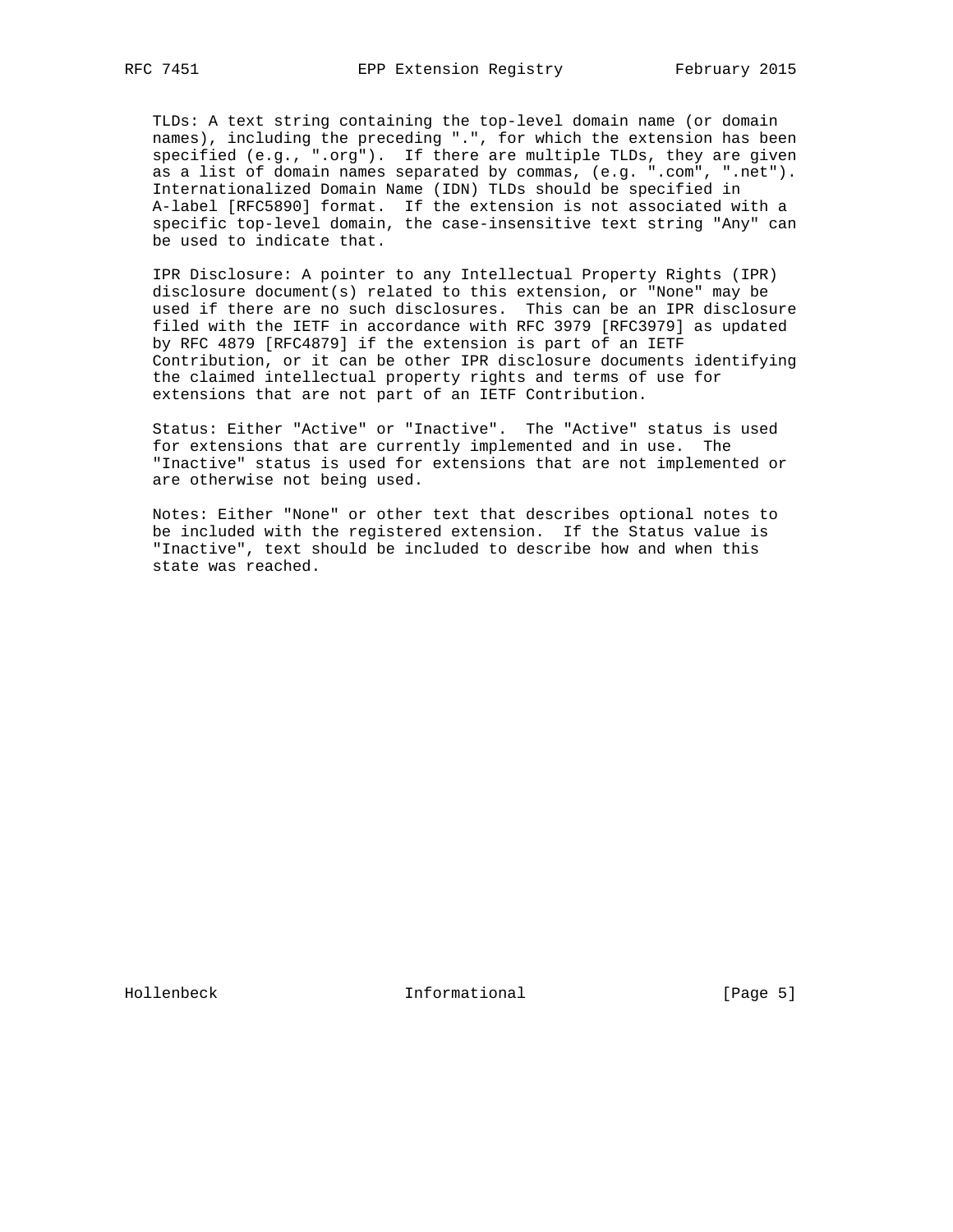# 2.2.2. Registration Form

 The required information must be formatted consistently using the following registration form. Form field names and values may appear on the same line.

 -----BEGIN FORM----- Name of Extension: <text string> (quotes are optional)

Document Status: <document status>

Reference: <RFC number, URL, etc.>

 Registrant Name and Email Address: <registrant name>, <email address>

TLDs: "Any" | < one or more TLD text strings separated by commas>

IPR Disclosure: "None"|<URL>

Status: "Active"|"Inactive"

 Notes: "None"|<optional text> -----END FORM-----

Hollenbeck Informational [Page 6]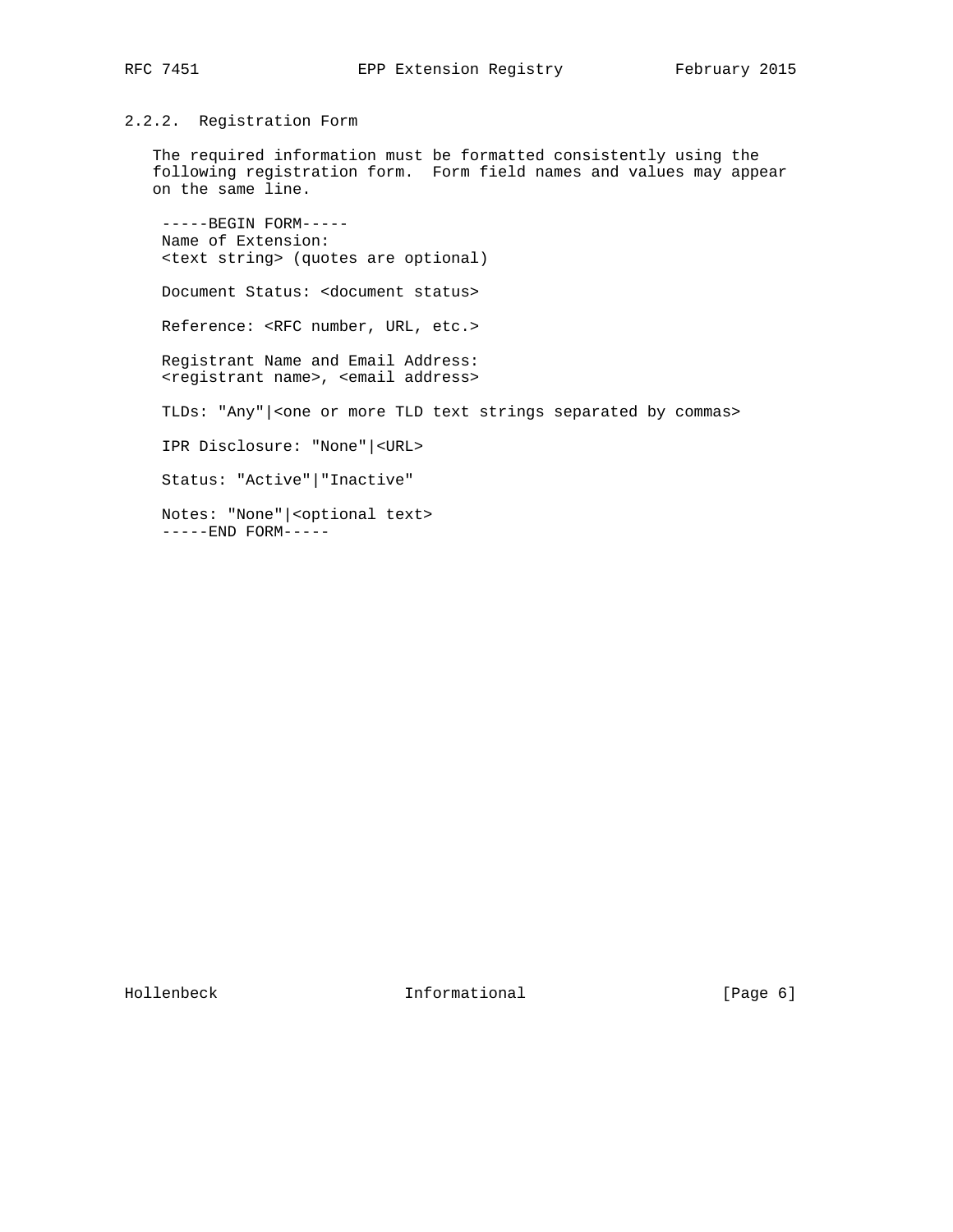Example form with RFC specification: -----BEGIN FORM----- Name of Extension: "An Extension RFC for the Extensible Provisioning Protocol (EPP)" Document Status: Standards Track Reference: RFC XXXX Registrant Name and Email Address: IESG, <iesg@ietf.org> TLDs: Any IPR Disclosure: None Status: Active Notes: None -----END FORM----- Example form with non-RFC specification: -----BEGIN FORM----- Name of Extension: "An Example Extension for the .example Top-Level Domain" Document Status: Informational Reference: http://www.example.com/html/example-epp-ext.txt Registrant Name and Email Address: John Doe, jdoe@example.com TLDs: .example IPR Disclosure: http://www.example.com/ipr/example-epp-ext-ipr.html Status: Active Notes: None -----END FORM-----

Hollenbeck **Informational** [Page 7]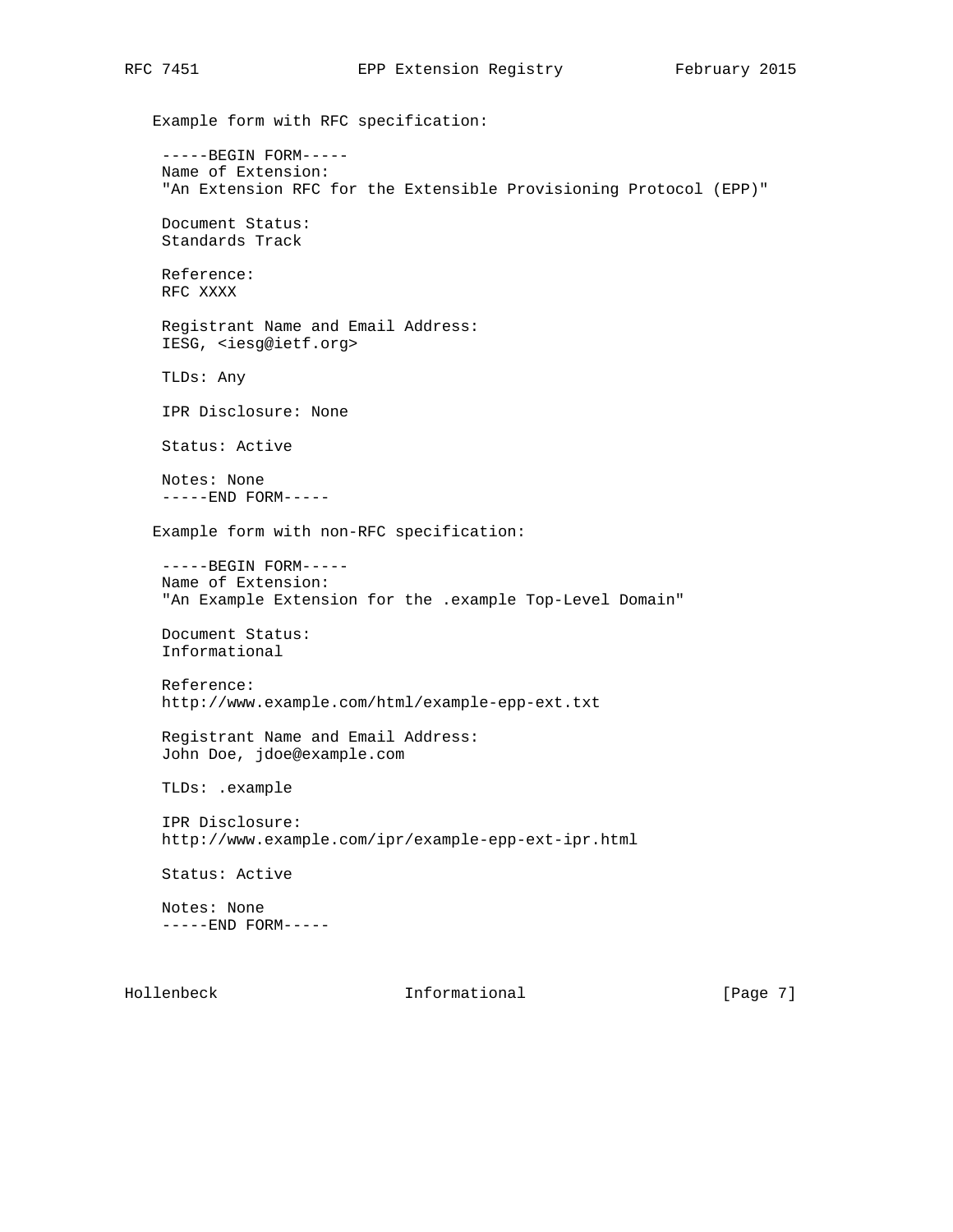## 2.2.3. Registration Processing

 Registrants should send each registration form to IANA with a single record for incorporation into the registry. Send the form via email to <iana@iana.org> or complete the online form found on the IANA web site. The subject line should indicate whether the enclosed form represents an insertion of a new record (indicated by the word "INSERT" in the subject line) or a replacement of an existing record (indicated by the word "MODIFY" in the subject line). At no time can a record be deleted from the registry. On receipt of the registration request, IANA will initiate review by the designated  $\text{expert}(s)$ , who will evaluate the request using the criteria in Section 2.1.1 in consultation with the eppext mailing list.

## 2.2.4. Updating Registry Entries

 When submitting changes to existing registry entries, include text in the "Notes" field of the registration form describing the change. Under normal circumstances, registry entries are only to be updated by the registrant. If the registrant becomes unavailable or otherwise unresponsive, the designated expert can submit a registration form to IANA to update the registrant information. Entries can change state from "Active" to "Inactive" and back again as long as state-change requests conform to the processing requirements identified in this document. In addition to entries that become "Inactive" due to a lack of implementation, entries for which a specification becomes consistently unavailable over time should be marked "Inactive" by the designated expert until the specification again becomes reliably available.

# 3. IANA Considerations

 IANA has created the "Extensions for the Extensible Provisioning Protocol (EPP)" registry to manage EPP extensions. This registry has its own heading on IANA's protocol listings. The information to be registered and the procedures to be followed in populating the registry are described in Section 2.

 Name of registry: Extensions for the Extensible Provisioning Protocol (EPP)

 Section at http://www.iana.org/protocols: Registry Title: Extensions for the Extensible Provisioning Protocol (EPP) Registry Name: Extensions for the Extensible Provisioning Protocol (EPP) Registration Procedure: Specification Required Reference: this document

Hollenbeck Informational [Page 8]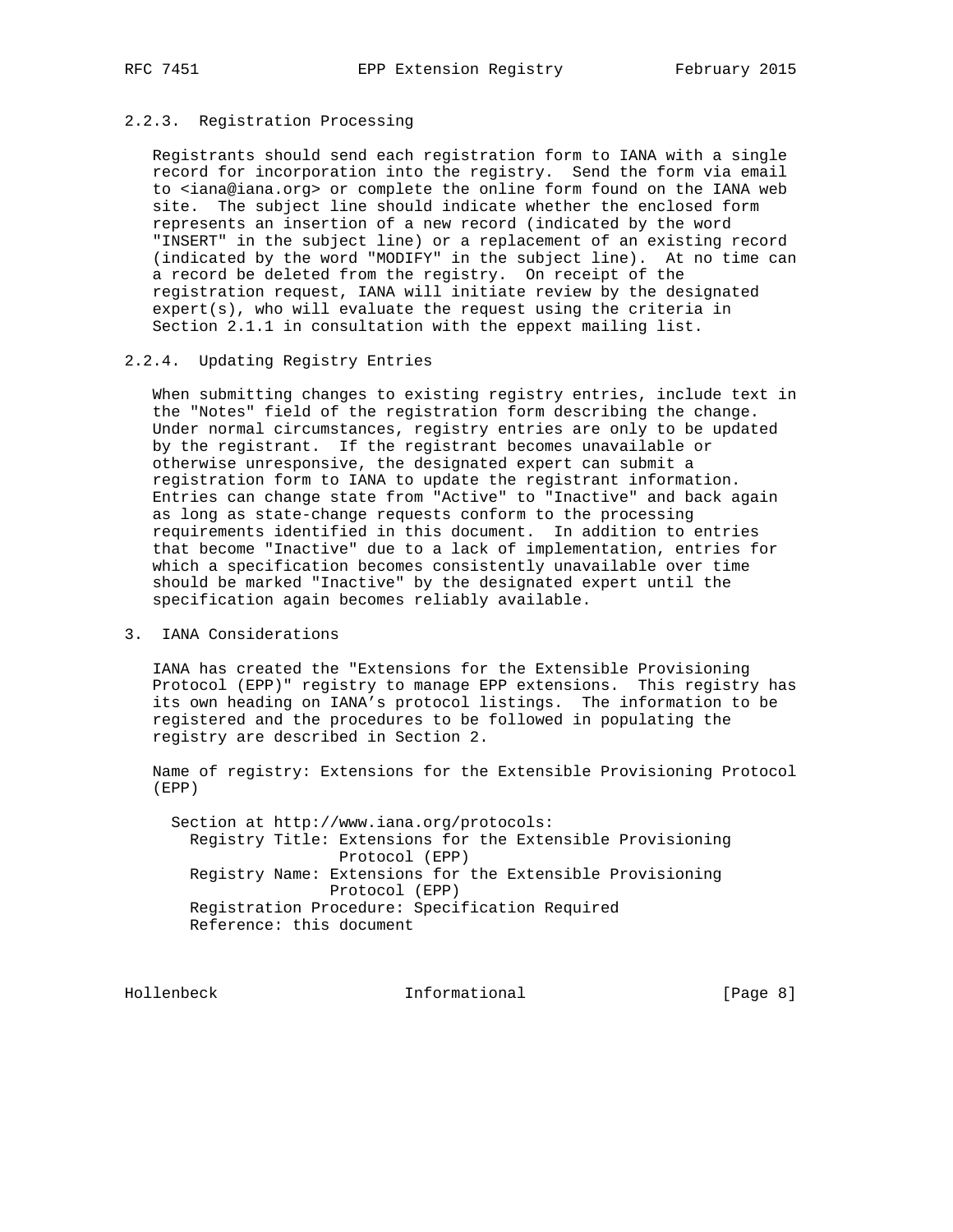Required information: See Section 2.2.1. Review process: "Specification Required" as described in RFC 5226 [RFC5226]. Size, format, and syntax of registry entries: See Section 2.2.1. Initial assignments and reservations: -----BEGIN FORM----- Name of Extension: "Domain Registry Grace Period Mapping for the Extensible Provisioning Protocol (EPP)" Document Status: Standards Track Reference: RFC 3915 Registrant Name and Email Address: IESG, <iesg@ietf.org> TLDs: Any IPR Disclosure: None Status: Active Notes: None -----END FORM-----

Hollenbeck Informational [Page 9]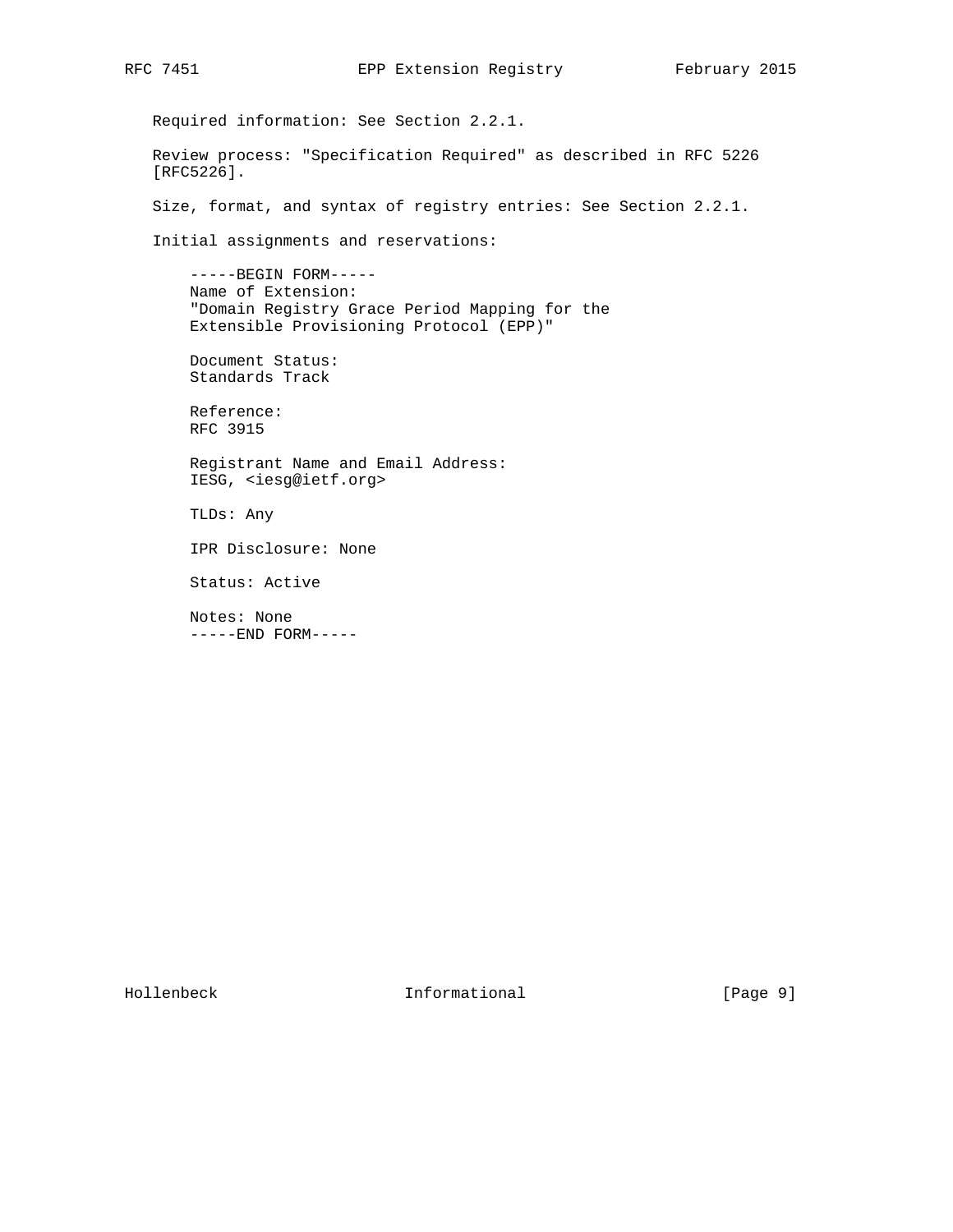-----BEGIN FORM----- Name of Extension: "E.164 Number Mapping for the Extensible Provisioning Protocol (EPP)" Document Status: Standards Track Reference: RFC 4114 Registrant Name and Email Address: IESG, <iesg@ietf.org> TLDs: Any IPR Disclosure: None Status: Active Notes: None -----END FORM----- -----BEGIN FORM----- Name of Extension: "ENUM Validation Information Mapping for the Extensible Provisioning Protocol" Document Status: Standards Track Reference: RFC 5076 Registrant Name and Email Address: IESG, <iesg@ietf.org> TLDs: Any IPR Disclosure: None Status: Active Notes: None -----END FORM-----

Hollenbeck Informational [Page 10]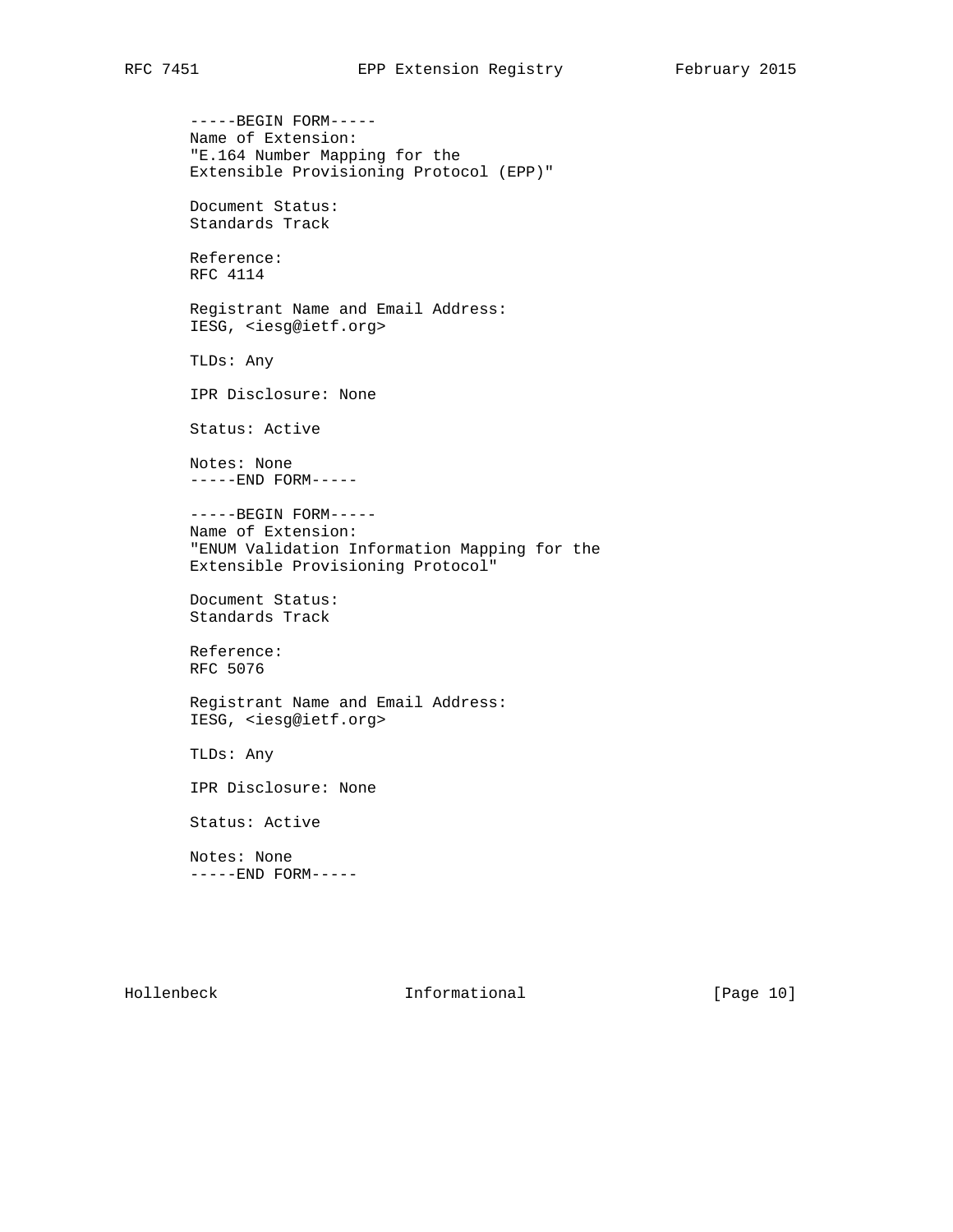-----BEGIN FORM----- Name of Extension: "Domain Name System (DNS) Security Extensions Mapping for the Extensible Provisioning Protocol (EPP)" Document Status: Standards Track Reference: RFC 5910

 Registrant Name and Email Address: IESG, <iesg@ietf.org>

TLDs: Any

IPR Disclosure: None

Status: Active

 Notes: None -----END FORM-----

 In addition, the form used to populate and manage the registry will be added to the table of Protocol Registration Forms maintained by IANA.

4. Security Considerations

 This document introduces no new security considerations to EPP. However, extensions should be evaluated according to the Security Considerations of RFC 3735 [RFC3735].

- 5. References
- 5.1. Normative References
- [RFC3979] Bradner, S., "Intellectual Property Rights in IETF Technology", BCP 79, RFC 3979, March 2005, <http://www.rfc-editor.org/info/rfc3979>.
	- [RFC4879] Narten, T., "Clarification of the Third Party Disclosure Procedure in RFC 3979", BCP 79, RFC 4879, April 2007, <http://www.rfc-editor.org/info/rfc4879>.
	- [RFC5226] Narten, T. and H. Alvestrand, "Guidelines for Writing an IANA Considerations Section in RFCs", BCP 26, RFC 5226, May 2008, <http://www.rfc-editor.org/info/rfc5226>.

Hollenbeck **Informational** [Page 11]